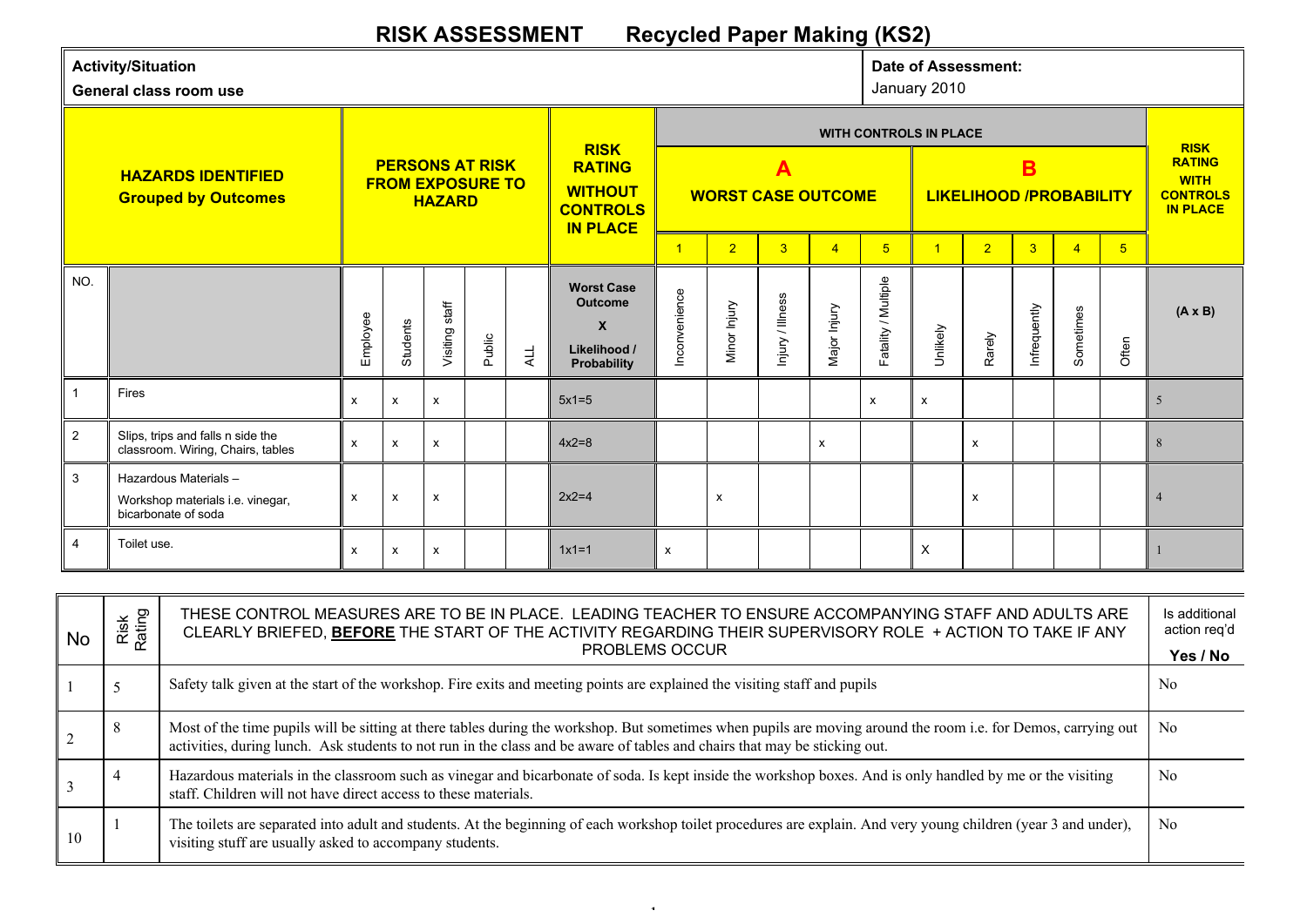| <b>Activity/Situation</b><br>Paper making               |                                                                                    |                        |                           |                                          |        |     |                                                                                                 |                                                      |                                                    |                  | <b>Date of Assessment:</b><br>January 2010 |                     |                                     |                    |                |                |                |                                                   |  |
|---------------------------------------------------------|------------------------------------------------------------------------------------|------------------------|---------------------------|------------------------------------------|--------|-----|-------------------------------------------------------------------------------------------------|------------------------------------------------------|----------------------------------------------------|------------------|--------------------------------------------|---------------------|-------------------------------------|--------------------|----------------|----------------|----------------|---------------------------------------------------|--|
|                                                         |                                                                                    | <b>PERSONS AT RISK</b> |                           |                                          |        |     | <b>RISK</b><br><b>RATING</b>                                                                    |                                                      |                                                    |                  |                                            |                     | <b>WITH CONTROLS IN PLACE</b>       |                    |                |                |                | <b>RISK</b><br><b>RATING</b>                      |  |
| <b>HAZARDS IDENTIFIED</b><br><b>Grouped by Outcomes</b> |                                                                                    |                        |                           | <b>FROM EXPOSURE TO</b><br><b>HAZARD</b> |        |     | <b>WITHOUT</b><br><b>CONTROLS</b><br><b>IN PLACE</b>                                            | $\overline{\mathbf{A}}$<br><b>WORST CASE OUTCOME</b> |                                                    |                  |                                            |                     | B<br><b>LIKELIHOOD /PROBABILITY</b> |                    |                |                |                | <b>WITH</b><br><b>CONTROLS</b><br><b>IN PLACE</b> |  |
|                                                         |                                                                                    |                        |                           |                                          |        |     |                                                                                                 | $\overline{1}$                                       | 3 <sup>°</sup><br>$\overline{2}$<br>$\overline{4}$ |                  |                                            |                     | $\overline{1}$                      | $\overline{2}$     | $\overline{3}$ | $\overline{4}$ | 5 <sub>5</sub> |                                                   |  |
| NO.                                                     |                                                                                    | Employee               | Students                  | Visiting staff                           | Public | ALL | <b>Worst Case</b><br><b>Outcome</b><br>$\boldsymbol{\mathsf{X}}$<br>Likelihood /<br>Probability | Inconvenience                                        | Minor Injury                                       | Injury / Illness | Major Injury                               | Fatality / Multiple | Unlikely                            | Rarely             | Infrequently   | Sometimes      | Often          | $(A \times B)$                                    |  |
| $\mathbf{1}$                                            | Slips, trips and falls - walking around<br>site                                    | $\pmb{\mathsf{X}}$     | $\pmb{\mathsf{x}}$        | x                                        |        |     | $4x3=12$                                                                                        |                                                      |                                                    |                  | $\pmb{\mathsf{x}}$                         |                     |                                     | $\pmb{\mathsf{x}}$ |                |                |                | $8\,$                                             |  |
| $\mathbf{2}$                                            | Slips, trips and falls<br>Around pond                                              | X                      | $\pmb{\mathsf{X}}$        | X                                        |        |     | $5x1=5$                                                                                         |                                                      |                                                    |                  |                                            | $\pmb{\mathsf{X}}$  | X                                   |                    |                |                |                | $5\phantom{.0}$                                   |  |
| 3                                                       | Hazardous Materials-<br>Litter/Glass/Sharp Objects/Needles and<br>syringes/Dog poo | X                      | $\pmb{\mathsf{X}}$        | X                                        |        |     | $5x1=5$                                                                                         |                                                      |                                                    |                  |                                            | $\pmb{\mathsf{X}}$  | $\pmb{\mathsf{x}}$                  |                    |                |                |                | 5                                                 |  |
| $\overline{4}$                                          | <b>Manual Handling</b><br>Carrying equipment                                       | $\pmb{\mathsf{X}}$     | $\pmb{\mathsf{x}}$        | X                                        |        |     | $4x2=8$                                                                                         |                                                      |                                                    |                  | $\pmb{\times}$                             |                     |                                     | X                  |                |                |                | $8\,$                                             |  |
| 5                                                       | Weather - Extreme cold                                                             |                        |                           |                                          |        | X   | $5x1=5$                                                                                         |                                                      |                                                    |                  |                                            | X                   | $\pmb{\chi}$                        |                    |                |                |                | 5 <sup>5</sup>                                    |  |
| 6                                                       | Weather - Extreme sun/ hot                                                         |                        |                           |                                          |        | X   | $5X1=5$                                                                                         |                                                      |                                                    |                  |                                            | $\pmb{\mathsf{X}}$  | X                                   |                    |                |                |                | 5 <sup>5</sup>                                    |  |
| $\overline{7}$                                          | Traffic - Car parks                                                                |                        |                           |                                          |        | X   | $5x1=5$                                                                                         |                                                      |                                                    |                  |                                            | $\pmb{\mathsf{X}}$  | $\pmb{\mathsf{x}}$                  |                    |                |                |                | $5\overline{)}$                                   |  |
| 8                                                       | Cyclists within park                                                               |                        | $\pmb{\mathsf{X}}$        | $\pmb{\mathsf{X}}$                       |        |     | $5x1=5$                                                                                         |                                                      |                                                    |                  |                                            | X                   | $\pmb{\mathsf{x}}$                  |                    |                |                |                | 5                                                 |  |
| 9                                                       | Strangers                                                                          |                        | $\pmb{\mathsf{x}}$        |                                          |        |     | $5x1=5$                                                                                         |                                                      |                                                    |                  |                                            | $\pmb{\mathsf{X}}$  | $\mathsf X$                         |                    |                |                |                | 5 <sup>5</sup>                                    |  |
| 10                                                      | <b>Getting Lost</b>                                                                |                        | X                         | X                                        |        |     | $4x1=4$                                                                                         |                                                      |                                                    |                  | $\pmb{\mathsf{X}}$                         |                     | $\pmb{\mathsf{x}}$                  |                    |                |                |                | $\overline{4}$                                    |  |
| 11                                                      | Gardeners machinery - tools on path or<br>adjacent to path                         | $\mathsf X$            | $\boldsymbol{\mathsf{x}}$ | X                                        |        |     | $3 \times 1 = 3$                                                                                |                                                      |                                                    | $\mathsf{x}$     |                                            |                     | $\mathsf{x}$                        |                    |                |                |                | $\mathbf{3}$                                      |  |